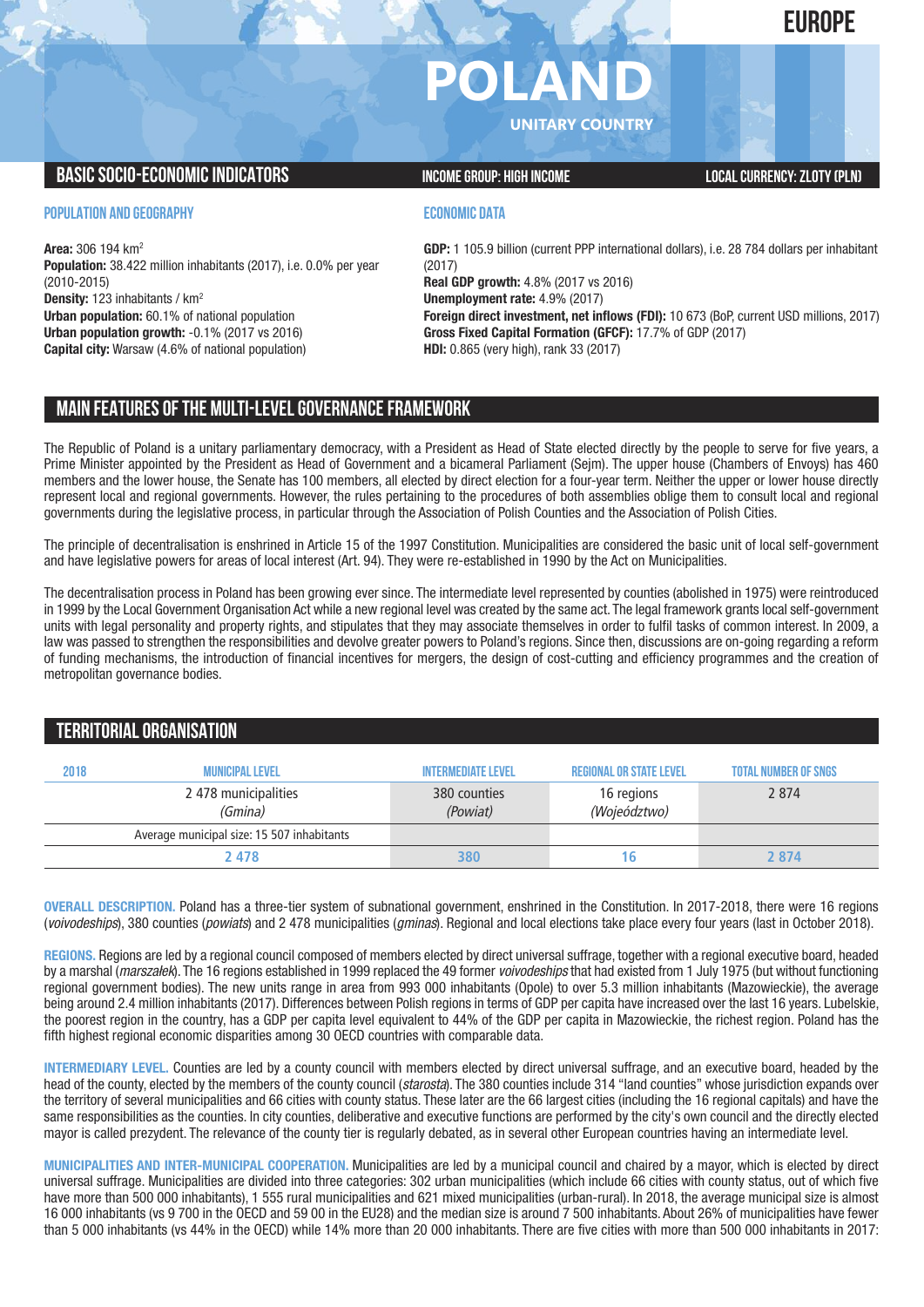Poznań, Wałbrzych, Łódź, Kraków and Warszawa, the capital city which counts more than 1.750 million inhabitants. Warsaw is divided into 18 districts, and has a special status, regulated in a specific act since 2002. Municipalities may create sub-municipal units with a subordinate administrative role, and may define their statutes and tasks (*osiedle* or *dzielnica* in urban municipalities and *sołectwo* in rural areas).

Poland has a number of mechanisms for inter-municipal coordination such as inter-municipal agreements and inter-municipal unions. Since 2016, local authorities can also create so-called shared service centres. The national government has also established a framework for inter-municipal collaboration through new Metropolitan Association Act in Śląskie voivodeship (2017). However, inter-municipal cooperation has been slow to catch on in Poland.

Poland also has a deconcentrated State territorial administration, based on 16 prefectures managed by a Governor, who is appointed by the Prime Minister, who is also in charge of supervising local governments. "Territorial contracts" were introduced in order to strengthen partnerships among SNGS and improve coordination among *voivodships* in areas that affect several territories at once.

## **SUBNATIONALGOVERNMENT RESPONSIBILITIES**

The 1990 Act on Municipalities gave large responsibilities to municipalities in terms of spatial planning, infrastructure development, utilities, municipal housing, social services, education, environmental protection, basic healthcare, recreation and culture. Overall, the 1997 Constitution assigns to municipalities all government tasks that are not explicitly assigned to other government levels. Counties are responsible for local issues not ascribed to municipalities and have a more limited role and influence. Their main responsibilities include secondary education, health, social welfare, economic activity and job creation. Regions are responsible for issues of regional importance (determined by law), playing a relatively limited role in directly providing public services. Their responsibilities have been, however, progressively strengthened with the decentralisation of new tasks. Since 2007, regions are fully responsible for a big share of European cohesion funds (25%) and they received new tasks in 2009 in the areas of transport and environment.

#### **Main responsibilitysectors and sub-sectors**

|                                          | <b>REGIONS</b>                                                                                                                                                                           | <b>COUNTIES</b>                                                                                                       | <b>MUNICIPAL LEVEL</b>                                                                                                |
|------------------------------------------|------------------------------------------------------------------------------------------------------------------------------------------------------------------------------------------|-----------------------------------------------------------------------------------------------------------------------|-----------------------------------------------------------------------------------------------------------------------|
| 1. General public<br>services            | Internal administration; Management of EU funds                                                                                                                                          |                                                                                                                       | Internal administration; Real estate management;<br>Civil registration status                                         |
| 2. Public order<br>and safety            | Defence; Public order                                                                                                                                                                    | Civil protection; Flood and fire protection                                                                           | Public order and security; Emergency response                                                                         |
| 3. Economic affairs<br>/transports       | Regional economic development; Employment<br>and labour market policy; Regional roads;<br>Public transport including regional rail transport<br>(since 2009); Consumer rights protection | Economic development; Job creation<br>(employment offices); County roads<br>(maintenance and construction)            | Local roads (maintenance and construction);<br>Local public transport; Telecommunications                             |
| 4. Environmental<br>protection           | Environmental protection;<br>Waste management (since 2009)                                                                                                                               | Environmental protection                                                                                              | Protection; Zoning and local environmental<br>protection; Waste management (since 2013);<br>Sewerage; Landfills       |
| 5. Housing and<br>community<br>amenities | Spatial development; Water management;<br>Land improvement; Hydropower facilities;<br>Modernisation of rural areas                                                                       |                                                                                                                       | Spatial planning; Water supply; Public areas<br>(including cemeteries); Electricity;<br>Gas and heat supply; Housing. |
| 6. Health                                | Health promotion; Regional hospitals (specialised<br>services, secondary referral level hospitals);<br>Medical emergency and ambulance services                                          | Health promotion; County hospitals<br>(first referral level hospitals)                                                | Health promotion; Primary healthcare services                                                                         |
| 7. Recreation,<br>culture & religion     | Regional cultural institutions                                                                                                                                                           | Sports and tourism; Support to cultural institutions                                                                  | Marketplaces; Municipal libraries; Support to cultural<br>institutions; Monument protection; Promotion of sports      |
| 8. Education                             | Some secondary schools and vocational schools;<br>Post-secondary schools; Teacher training colleges.                                                                                     | Secondary education                                                                                                   | Pre-primary and primary education                                                                                     |
| 9. Social<br>protection                  | Regional Social Policy Centres; Social welfare<br>and family policy; Social exclusion; Disabled;<br>Childcare; Elderly care                                                              | Social welfare (beyond municipal territorial<br>boundaries); Support to the disabled through<br>county family centres | Social services including family benefits (since 2004)<br>through municipal social assistance centres                 |

## **SUBNATIONAL GOVERNMENT FINANCE**

| Scope of fiscal data: municipalities, counties and regions; associations of municipalities; schools, local institutions<br>of culture; local health care institutions; special purpose funds (environment and water management, protection<br>of agricultural land, etc.), road traffic centres, local public corporations and non-profit institutions. | <b>SNA 2008</b> | Availability of fiscal data:<br>High | Quality/reliability of fiscal data:<br>High |
|---------------------------------------------------------------------------------------------------------------------------------------------------------------------------------------------------------------------------------------------------------------------------------------------------------------------------------------------------------|-----------------|--------------------------------------|---------------------------------------------|
|---------------------------------------------------------------------------------------------------------------------------------------------------------------------------------------------------------------------------------------------------------------------------------------------------------------------------------------------------------|-----------------|--------------------------------------|---------------------------------------------|

**GENERAL INTRODUCTION.** The main laws related to the fiscal framework of SNGs are the 1998 Act on Local Government Revenue (amended in 2004) and the 2009 Act on Public Finances. Reforms provided subnational governments with more fiscal autonomy, thanks to a decrease in the share of central transfers (and of earmarked grants), and an increase in shared tax revenues (higher proceeds from PIT and CIT).While the financial autonomy of Polish subnational authorities has been undermined in recent years as a result of the crisis and austerity measures, ongoing discussions tend towards a strengthening of their autonomy. Gaps in revenue collection between local governments across the country are filled through an equalisation system.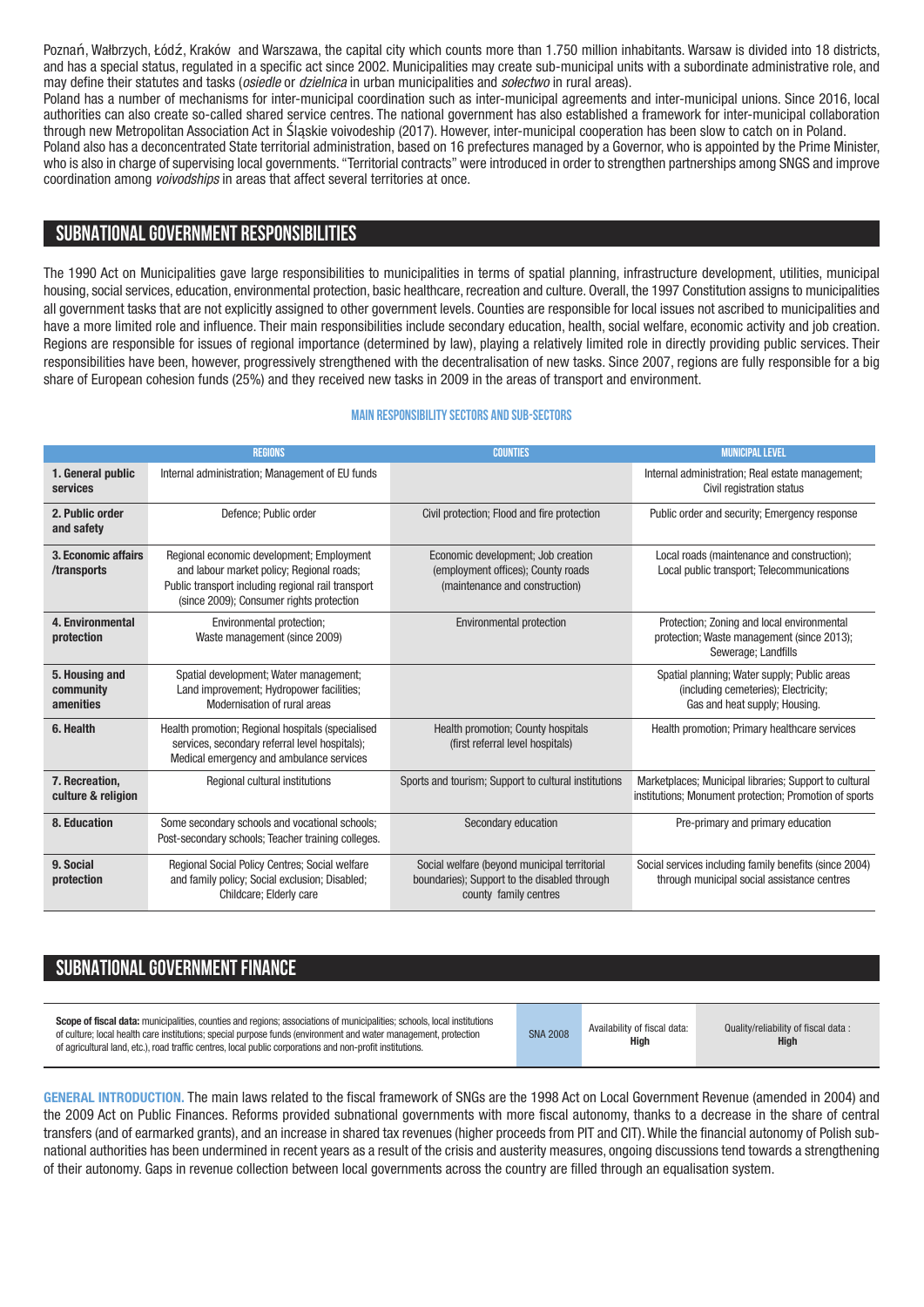#### **SUBNATIONAL GOVERNMENT EXPENDITURE BY ECONOMIC CLASSIFICATION**

| 2016                            | <b>DOLLARS PPP / INH.</b> | % GDP   | % SNG EXPENDITURE | % GENERAL GOVERNMENT EXPENDITURE<br>(SAME EXPENDITURE CATEGORY) |                                        |  |  |  |
|---------------------------------|---------------------------|---------|-------------------|-----------------------------------------------------------------|----------------------------------------|--|--|--|
| <b>Total expenditure</b>        | 3530                      | 12.9%   | 100%              |                                                                 |                                        |  |  |  |
| Inc. current expenditure        | 3 1 7 9                   | 11.6%   | 90.0%             | Total expenditure                                               | 31.4%                                  |  |  |  |
| Staff expenditure               | 1454                      | 5.3%    | 41.2%             |                                                                 |                                        |  |  |  |
| Intermediate consumption        | 931                       | 3.4%    | 26.4%             |                                                                 | 51.8%                                  |  |  |  |
| Social expenditure              | 588                       | 2.1%    | 16.7%             | Staff expenditure                                               |                                        |  |  |  |
| Subsidies and current transfers | 168                       | 0.6%    | 4.7%              |                                                                 |                                        |  |  |  |
| <b>Financial charges</b>        | 26                        | 0.1%    | 0.7%              | Social benefits                                                 | 12.5%                                  |  |  |  |
| <b>Others</b>                   | 13                        | $0.0\%$ | 0.4%              |                                                                 |                                        |  |  |  |
| Incl. capital expenditure       | 352                       | 1.3%    | 10.0%             | Direct investment                                               |                                        |  |  |  |
| Capital transfers               | 37                        | 0.1%    | 1.0%              |                                                                 | 36.0%                                  |  |  |  |
| Direct investment (or GFCF)     | 315                       | 1.1%    | 8.9%              |                                                                 | 20%<br>30%<br>60%<br>10%<br>50%<br>40% |  |  |  |
|                                 |                           |         |                   |                                                                 |                                        |  |  |  |

**POLAND**

**UNITARY COUNTRY**

**EXPENDITURE.** The share of SNG expenditure in total public expenditure substantially increased with decentralisation reforms, going from 23% in 1995 to 31% in 2016 (representing an increase of 2 points as a share of GDP). Today, Polish SNGs are key economic and social actors, as well as key public employers (in particular in the education sector). Polish ratios are below the OECD average both as a share of public expenditure and GDP (respectively 40.4% and 16.2%) but above the OECD average for unitary countries (respectively 28.7% and 9.2%). Municipalities are by far the most important component (83% of SNG expenditure in 2016 i.e. 48% for the *gminas* and 35% for the cities with county status), followed by counties (11%) and then regions (6%).

**INVESTMENT.** Public investment accounted for 3.2% of GDP in 2016, which is slightly above the OECD average (3.0%) but has been in sharp decline since the crisis. The role of Polish SNGs as public investors has been plummeting as a result of austerity measures and borrowing restrictions. Subnational investment fell by 5% per year between 2008 and 2016 in real terms. The share of subnational investment in GDP decreased by 1.1 point while the share in public investment decreased by more than 10 points to reach 36% (i.e. 20 points below the OECD average of 57%). Within SNGs, *gminas* and cities with county status are the main investors, carrying out respectively 44% and 32% of subnational investment in 2016. Land counties and regions have an equivalent weight (respectively 12% and 13%). Investment represents a large share of regional expenditure (24%) while it amounted to 13% for counties and 11% in municipalities and cities with county status (11%).

#### **SUBNATIONALGOVERNMENTEXPENDITURE BYFUNCTIONALCLASSIFICATION – COFOG**

The primary spending area of Polish SNGs is education, as SNGs are responsible for both capital and current expenditure including remuneration of teachers and staff. SNGs accounted for 48% of total public expenditure in the educational area. Social protection expenditure has substantially increased in recent years, becoming the second most important subnational budget item in 2016 (21% vs 13% in 2013) This was the case in 2016 especially when a social benefit was rolled out. called "The Family 500 plus", to support families bringing up children under 18 years of age. SNGs carried out 12% of total public social expenditure in 2016. Healthcare is the third most important SNG spending item accounting for 28% of total public health expenditure in 2016. Healthcare in particular is a prime responsibility for regions. In addition, SNGs are responsible for the large majority of overall public spending in the areas of housing and community amenities, recreation, culture and religion and environmental protection.



#### **SUBNATIONALGOVERNMENT REVENUE BYCATEGORY**

| 2016                 | <b>DOLLARS</b><br>PPP / INH. | % GDP | % GENERAL GOVERMENT REVENUE<br>(SAME REVENUE CATEGORY) |     |                |                         | % SNG REVENUE       |                    |                   |
|----------------------|------------------------------|-------|--------------------------------------------------------|-----|----------------|-------------------------|---------------------|--------------------|-------------------|
|                      |                              |       |                                                        | 60% |                | 57.6%                   |                     |                    |                   |
| <b>Total revenue</b> | 3598                         | 13.1% | 33.9%                                                  |     |                |                         |                     |                    |                   |
| Tax revenue          | 1 1 7 5                      | 4.3%  | 20.8%                                                  |     |                |                         |                     |                    |                   |
| Grants and subsidies | 2072                         | 7.6%  |                                                        | 40% | 32.7%          |                         |                     |                    |                   |
| Tariffs and fees     | 290                          | 1.1%  |                                                        |     |                |                         |                     |                    |                   |
| Property income      | 46                           | 0.2%  |                                                        | 20% |                |                         |                     |                    |                   |
| Other revenues       | 15                           | 0.1%  |                                                        |     |                |                         | 8.0%                |                    |                   |
|                      |                              |       |                                                        |     |                |                         |                     | 1.3%               | 0.4%              |
|                      |                              |       |                                                        | 0%  | Tax<br>revenue | Grants and<br>subsidies | Tariffs<br>and fees | Property<br>income | Other<br>Revenues |